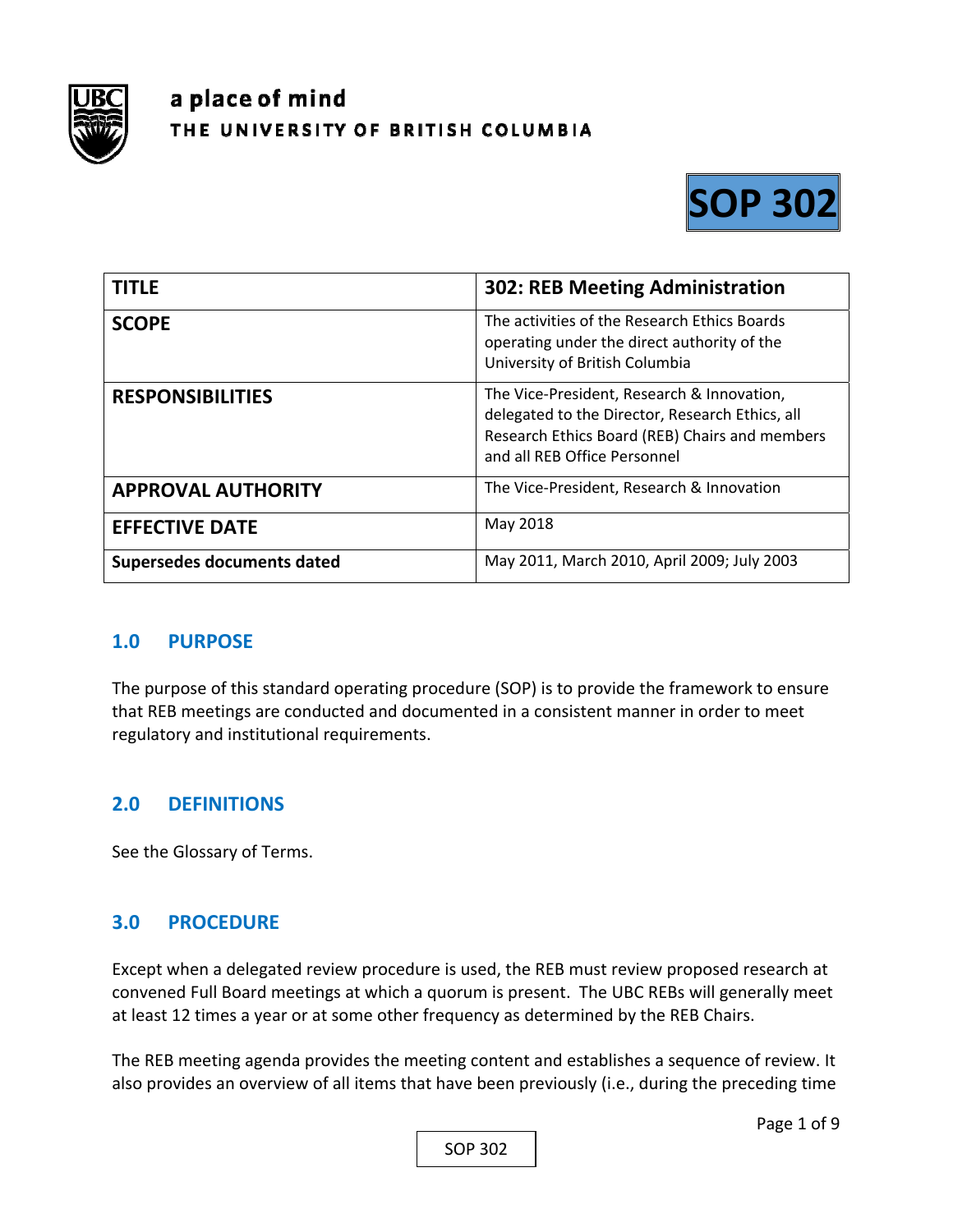between REB meetings) reviewed and approved by delegated review procedures, a list of items that are pending review by the Full Board, and assigned reviewer(s) for each of those items. Information documented in the REB meeting agenda provides the foundation for the REB meeting minutes.

The REB meeting minutes document the actions that occur during an REB meeting. The minutes should enable a reader who was not present at the REB meeting to determine how and with what justification the REB arrived at its decisions. They should also provide the REB itself with sufficient detail to help it reconstruct its discussions at a later date, if necessary.

## **3.1 Quorum**

Quorum rules must meet the minimum requirements of membership representation outlined in UBC REB SOPs 201 and 203. When there is less than full attendance, decisions requiring full review should be adopted only when the members in attendance at that meeting have the specific expertise, relevant competence and knowledge necessary to provide an adequate research ethics review of the proposals under consideration.

Quorum rules help to ensure the soundness and integrity of the research ethics review process. To maintain quorum when REB members are geographically dispersed or in unexpected circumstances (e.g., emergencies), input from member(s) is allowed by other means, such as the use of technology (see Article  $6.10$ )<sup>1</sup>.

Ad hoc advisors, observers, REB Office Personnel and others attending REB meetings should not be counted in the quorum for an REB. Nor should they be allowed to vote on REB decisions (see Article  $6.5$ <sup>2</sup>. Decisions without a quorum are not valid or binding.

- **3.1.1** A quorum is defined as a majority (50% +1) of the regular and/or alternate members, including a minimum of five members, representing the scientific, ethical, community, and legal or non‐scientific constituencies as set out in 3.1.2 below;
- **3.1.2**  A quorum consists of regular and/or their alternate members and requires at least two members whose primary concerns are in scientific areas, one member whose primary concern is in a nonscientific area, one member who is knowledgeable in ethics, one member who is knowledgeable in biomedical law, and one member who has no affiliation with the institution<sup>3</sup>. For drug trials, one of the scientific members must be from a medical discipline, or if regarding a dental drug, from a medical or dental discipline. A representative who is knowledgeable in complementary or alternative health care must be in attendance to review clinical trials involving natural health products for therapeutic purposes<sup>4</sup>;
- **3.1.3** A quorum must be present to proceed with a Full Board meeting;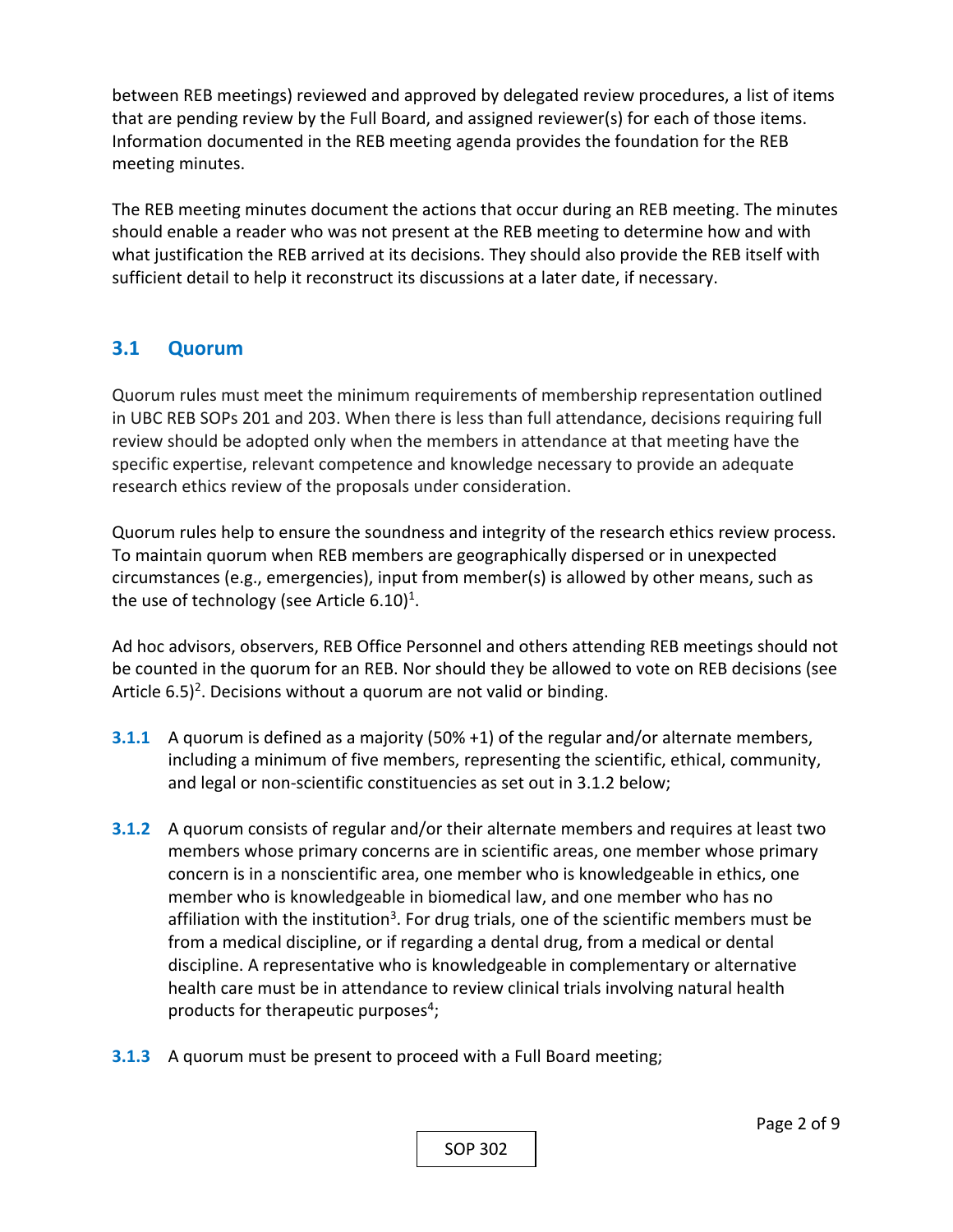- **3.1.4**  In all cases the REB Chair will ensure that there is adequate expertise to provide appropriate ethical and scientific review of the study(ies) in question;
- **3.1.5**  Should quorum fail during a Full Board meeting (e.g., through recusal of REB members with conflicts of interest or early departures), the REB may not make further decisions unless quorum can be restored;
- **3.1.6**  An alternate member may attend in the place of an absent regular member in order to meet the quorum requirements outlined above. When a REB member and his/her alternate both attend the REB meeting, only one is allowed to participate in the deliberations and final decisions regarding approval of any study subject to U.S. regulations;
- **3.1.7**  In unusual circumstances, should an REB member not be able to be physically present during a convened meeting, but be available by telephone or videoconference, the meeting can be convened via teleconference or videoconference. The REB member who is not physically present will be connected to the rest of the REB members via teleconference or videoconference. In this manner, all REB members will be able to discuss the protocol even though one member is not physically present. REB members participating by teleconference or videoconference may vote provided they have had an opportunity to review all the material the other members have reviewed. REB members participating by teleconference or videoconference count towards quorum;
- **3.1.8**  Ad hoc reviewers will not be used to establish a quorum;
- **3.1.9**  REB members recusing themselves due to a conflict of interest are not counted toward quorum;
- **3.1.10**  Under very unusual circumstances (e.g. public health alerts and quarantines) the Chair may, at his/her discretion, convene an REB meeting via telephone conference call. A quorum (as defined in 3.1 above) must participate for the conference call meeting to be convened. To allow for appropriate discussion to take place, all members must be connected simultaneously for a conference call to take place – "telephone polling" (where members are contacted individually) will not be accepted as a conference call;
- **3.1.11**  Only those REB members present (i.e., in person, or via videoconference or teleconference) at the Full Board meeting may participate in the deliberation and final decision regarding approval;
- **3.1.12**  Observers may be invited or permitted to attend REB meetings, subject to the agreement of the REB and execution of a *Confidentiality Agreement*. Observers must disclose any vested interest in, or scientific or management responsibility for, any applications being considered at the REB meeting;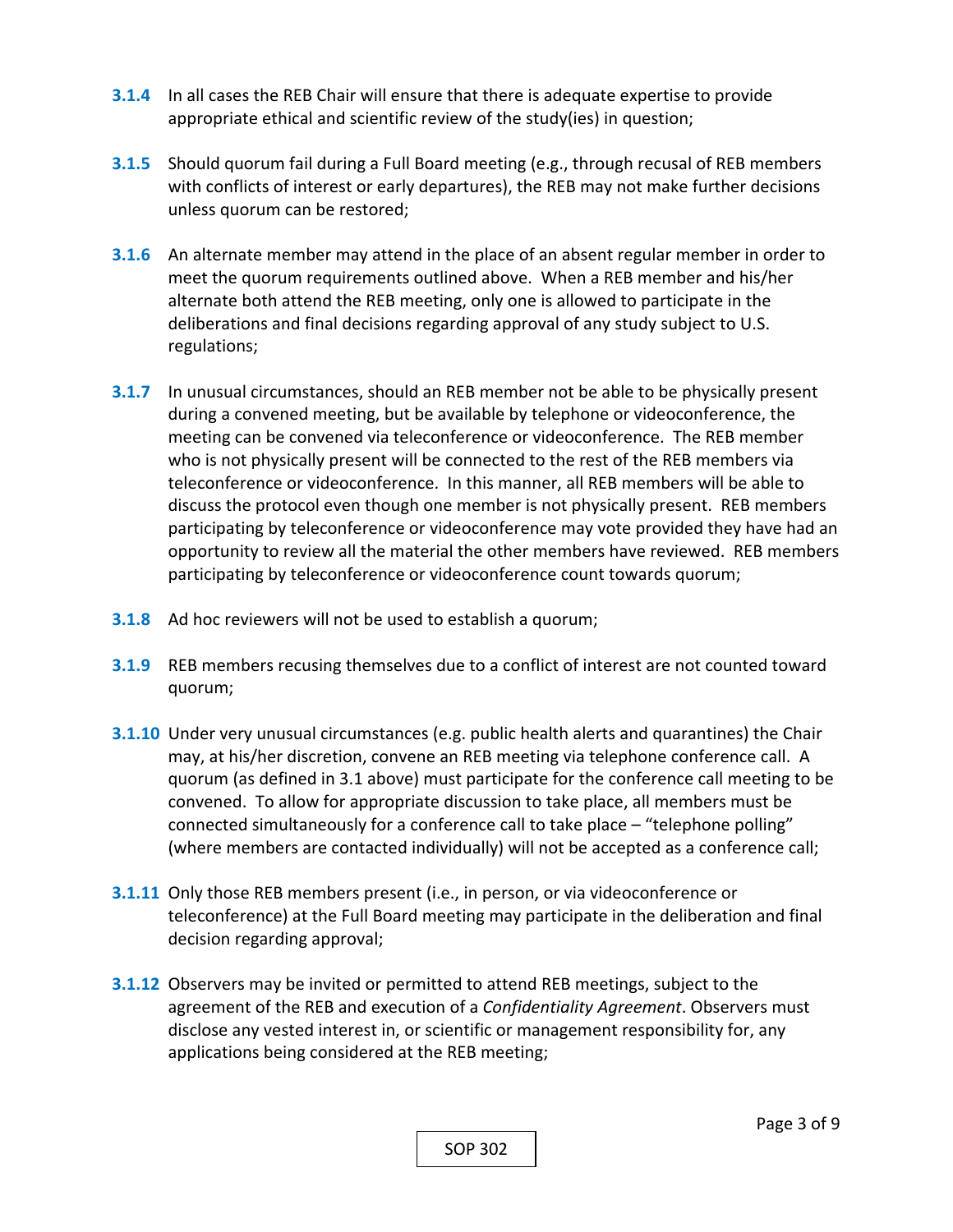- **3.1.13**  If requested, Researchers may (in person or via teleconference) attend the REB meeting to present their research and respond directly to any comments or questions raised by the REB, subject to the agreement of the REB;
- **3.1.14**  Any individual not listed on the official REB membership roster may not participate in the decisions of the REB.

#### **3.2 Agenda Preparation**

- **3.2.1** Following an administrative review of the submission (e.g., new studies, amendments, continuing review applications, reportable events) by the REB Office Personnel and the determination of the review type by the REB Chair or designee, the responsible REB Office Personnel adds any submissions requiring Full Board review to the next appropriate Full Board meeting agenda;
- **3.2.2**  For submissions that were reviewed and approved via delegated review procedures, the REB will be made aware of these approvals in a timely manner. A list of new studies approved via delegated review is attached to each Full Board meeting agenda on the RISe online database;
- **3.2.3**  The REB Office Personnel attaches to the agenda any previous REB meeting minutes for Full Board review and approval, and adds any other items for information or discussion at the REB meeting (e.g., SOPs, educational articles, presentations, reports, etc.);
- **3.2.4**  The REB Office Personnel, in consultation with the REB Chair or designee as necessary, reviews the agenda, confirms REB meeting attendance and assigns the reviewers;
- **3.2.5**  The REB Chair or designee invites the appropriate alternate REB member to the meeting when a regular REB member is not able to attend;
- **3.2.6**  All members will receive / have access via the RISe online database to all relevant study documentation including:
	- REB Applications,
	- Proposed informed consent documents,
	- Complete protocol (for New and renewal applications),
	- Questionnaires & assessment instruments (if applicable),
	- The Investigator's Brochure (if required),
	- Study contracts and budgets<sup>5</sup> (where applicable),
	- Any other supporting material, such as examples of recruitment advertising, etc.,
	- Completed UBC REB Protocol Review forms;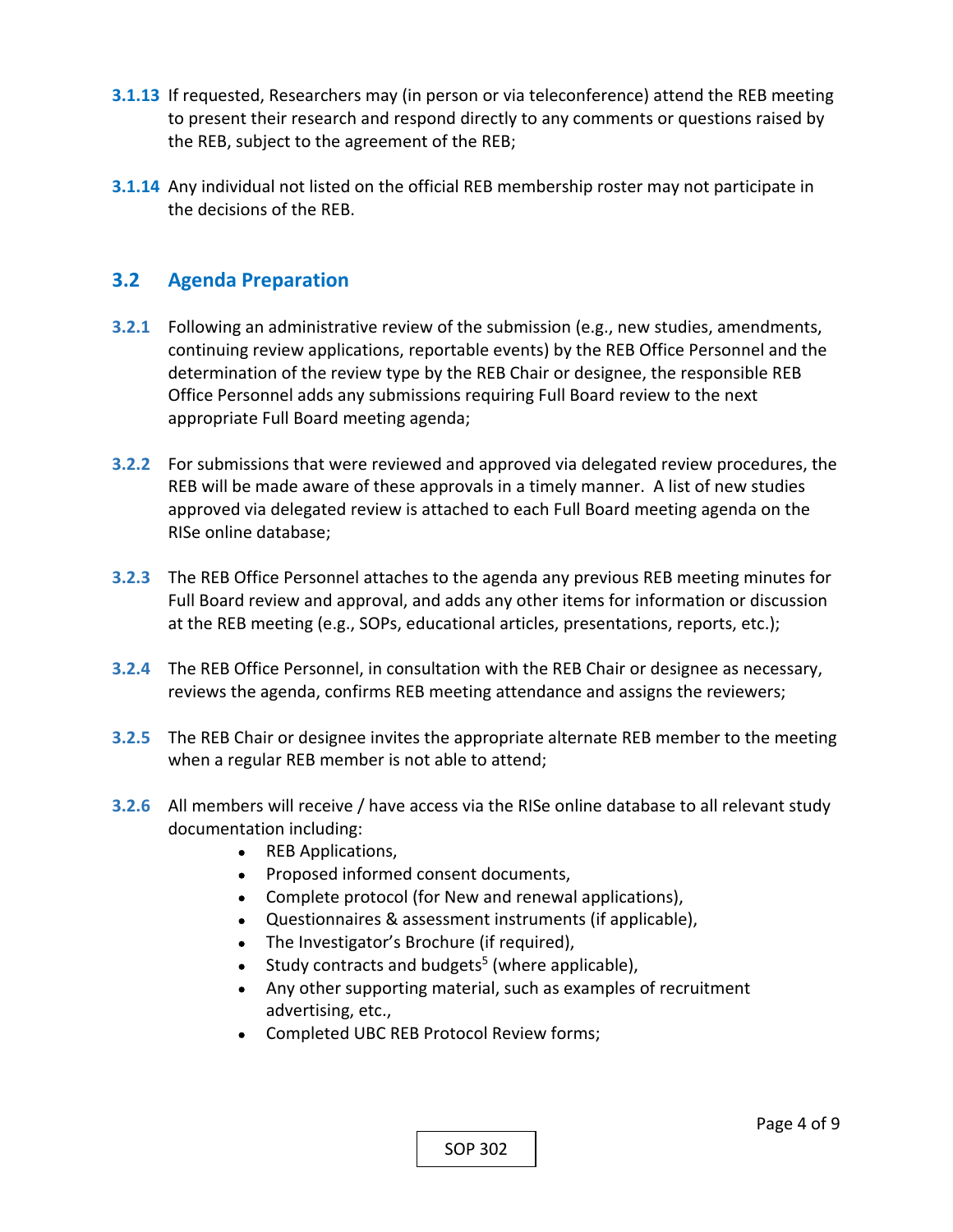- **3.2.7**  All REB Members in attendance at REB meetings are provided with a laptop computer and wireless internet access to the RISe system to enable them to review all study documentation as listed in 3.2.7, together with pre‐reviewer commentary and reviewer commentary (including the REB protocol review form);
- **3.2.8**  Ad hoc advisors will receive copies of relevant submissions;
- **3.2.9**  Any changes to the agenda are communicated to all REB members and REB Office Personnel. The REB Office Personnel or designee also may issue an updated agenda notice depending on the nature of the changes.

## **3.3 Primary and Secondary Reviewers**

- **3.3.1** Prior to the meeting, the REB Office Personnel, in consultation with the REB Chair or designate as necessary, will identify and assign a primary and secondary reviewer for each new research project as per SOP 203 Article 3.4.1. Amendments and annual renewals that are required to be reviewed by the Full Board in accordance with regulatory or sponsor requirements will be assigned to one primary reviewer;
- **3.3.2** No member will be assigned a study in which he or she is a Principal or a co-investigator or in which there is a declared conflict of interest. The RISe system will prohibit them from viewing as an REB member any study in which they are named in as a Principal or co-investigator. In the event there is a conflict of interest for an individual not listed as Principal or co‐investigator, REB Office Personnel can manually update the study on the RISe system to include the REB member conflict of interest and prevent the REB member from viewing the study;
- **3.3.3**  The REB Office Personnel will issue the reviewer assignment. The assigned reviewers will receive notification via email when the meeting agenda has been created on the RISe system;
- **3.3.4**  If studies are inadvertently assigned to REB members with a conflict of interest, the REB member is required to notify REB Office Personnel immediately. If any of the assigned reviewers declare a conflict, the submission is reassigned to another reviewer.

## **3.4 Prior to the REB Meeting**

**3.4.1** All REB members will be sent study documentation required for review in sufficient time prior to the meeting to allow for adequate review. The documentation will be sent electronically via the RISe online database; REB members will receive an e‐mail notifying them that the material has been sent and may be viewed at their home page;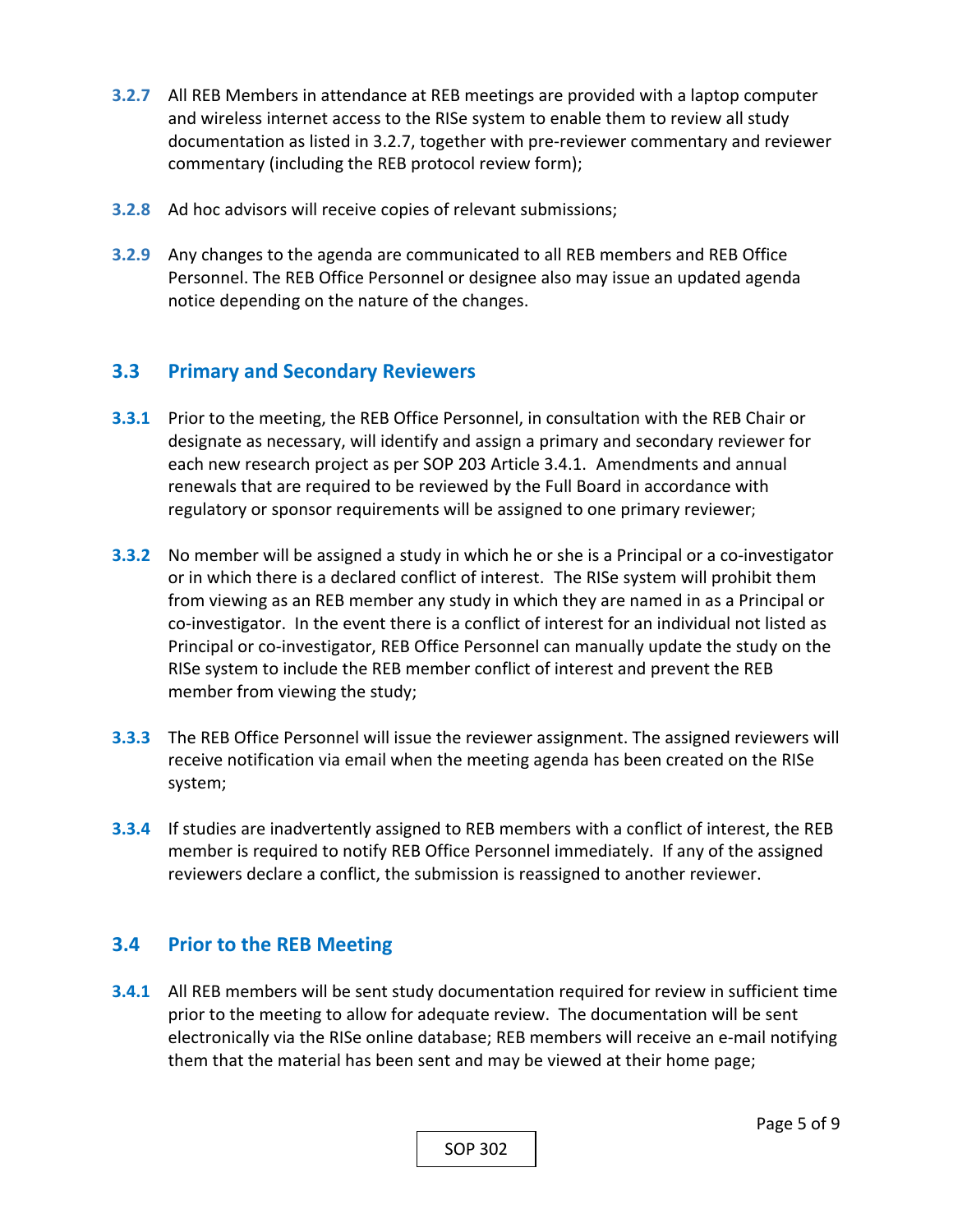- **3.4.2**  The primary and secondary reviewers (if applicable) will conduct in‐depth reviews of their assigned submissions and may submit reviewer comments prior to the REB meeting. The primary reviewer should be prepared to lead the discussion at the Full Board meeting;
- **3.4.3**  All REB members are expected to conduct a review of each agenda item prior to the Full Board meeting, including previous REB meeting minutes on the agenda and any attachments to the agenda for review or discussion;
- **3.4.4**  REB members who are not assigned as primary or secondary reviewers may submit their individual comments for each submission prior to the meeting;
- **3.4.5**  All REB members should be prepared to present their comments and participate in the discussion at the Full Board meeting.

#### **3.5 Meeting Minute Preparation**

- **3.5.1** The REB Office Personnel, using the applicable Board template, will draft the REB meeting minutes including key discussions, decisions and votes;
- **3.5.2**  The key REB discussions and decisions for submissions are recorded;
- **3.5.3**  The REB's concerns, clarifications and recommendations to the Researcher as discussed at the REB meeting are included in the REB provisos that are sent to the Researcher via the RISe system. The meeting minutes outlining the REB discussion formulating the provisos are also attached to each study under Correspondence in the RISe system; the minutes can only be viewed by REB Office Personnel and REB members;
- **3.5.4**  The meeting may be audio tape recorded (on an encrypted device) for reference purposes and to provide additional reference information for the generation of the final draft of the minutes;
- **3.5.5**  The minutes are intended to reflect what the REB decided, how it resolved controverted issues, and any determinations required by the regulations;
- **3.5.6**  The draft minutes should be completed prior to the next REB meeting.

#### **3.6 Meeting Minute Approval**

**3.6.1** The minutes are attached via the RISe system to the next appropriate REB meeting and are presented at the REB meeting for review and approval;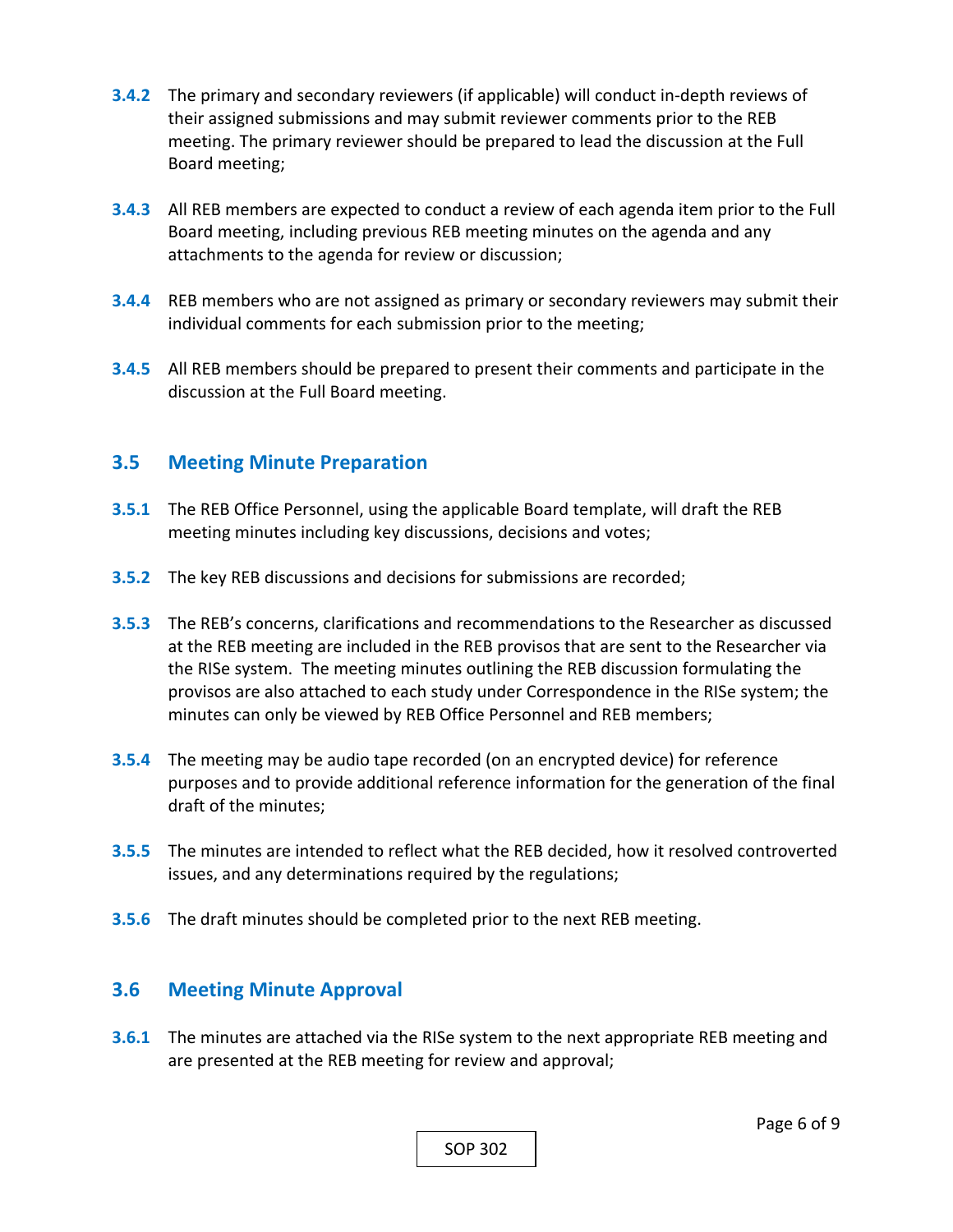- **3.6.2**  The REB motion and votes on the previous REB meeting minutes are recorded in the current REB meeting minutes;
- **3.6.3**  If the previous REB meeting minutes are approved pending revisions, the REB Office Personnel makes the required changes, and unless the REB requests further review of the minutes prior to approval, the REB Office Personnel records the minutes as "approved by the REB."

## **3.7 Documentation**

- **3.7.1** The REB meeting minutes include the following items:
	- Date, place, and time the REB meeting commenced and adjourned,
	- Names of REB members in attendance (present, teleconference, videoconference),
	- Names of REB Office Personnel present at the meeting,
	- Presence of observers,
	- Use of ad hoc advisors and their specialty,
	- List of declared conflicts of interest, a summary of any discussions, and the decision taken by the REB to address them (as applicable) or a note that none were declared,
	- A summary of key discussions and controverted issues and their resolution for each submission, as applicable,
	- The decisions taken by the REB regarding approval for each submission, as applicable,
	- The basis for requiring changes or for disapproving submissions,
	- Number of REB members in attendance for the review of each submission requiring a decision,
	- REB member(s) recused related to conflicts of interest for each submission requiring a decision,
	- Number(s) voting for, against or abstaining in the event of a vote for each submission requiring a decision,
	- Reference to any attachments to the agenda;
	- The minutes do not include reviewer comments submitted on the RISe system that were not discussed at the meeting. The complete set of comments/issues for all studies are produced in a separate document and/or retained in the RISe system;
- **3.7.2**  In the case of US federally funded or regulated studies, the minutes will reflect that the following criteria required to approve the research are satisfied<sup>6</sup>:
	- Risks to participants are minimized:

(i) By using procedures which are consistent with sound research design and which do not unnecessarily expose participants to risk, and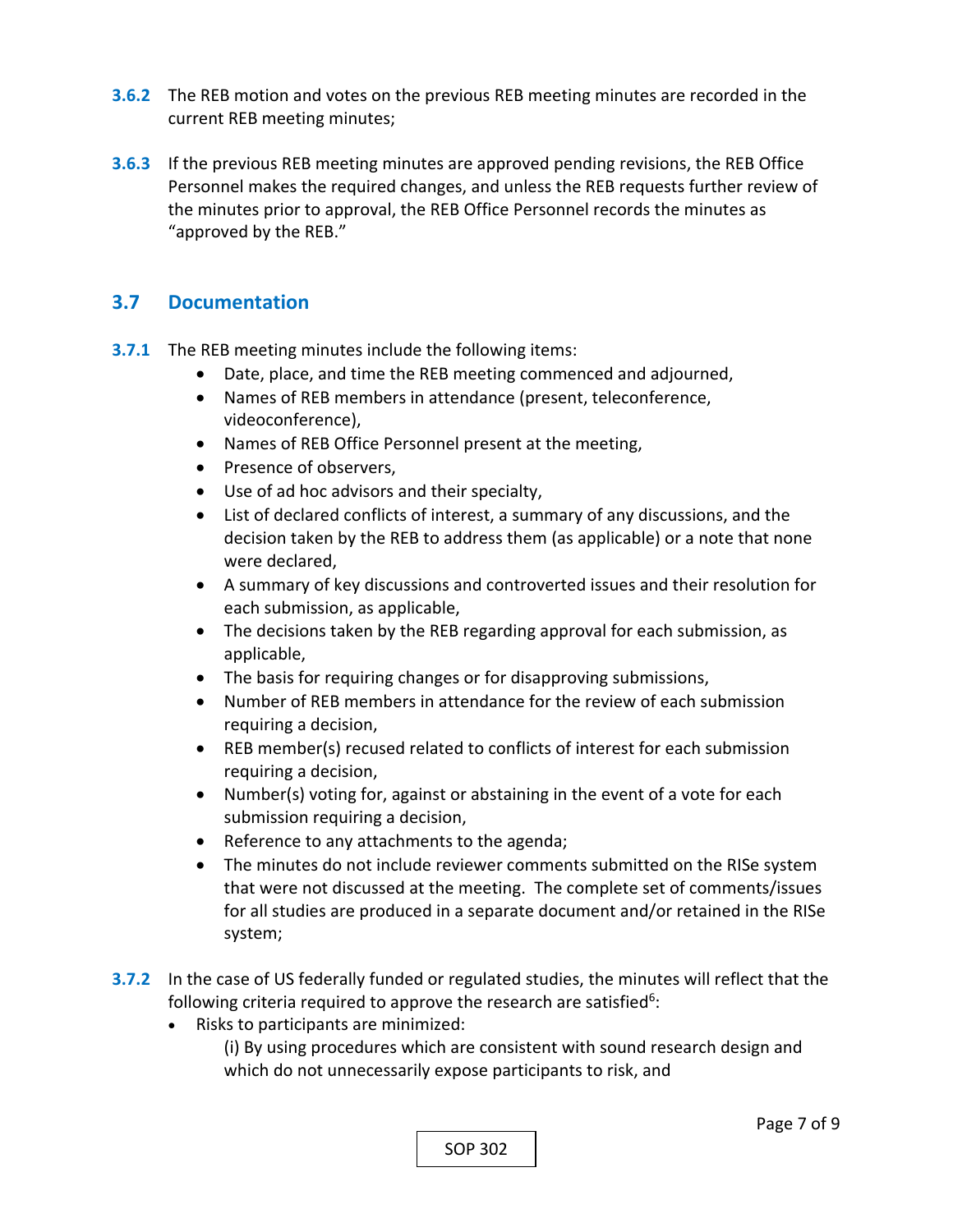(ii) when appropriate, by using procedures already being performed on the participants for diagnostic or treatment purposes;

- Risks to participants are reasonable in relation to anticipated benefits, if any, to participants, and the importance of the knowledge that may reasonably be expected to result;
- Selection of participants is equitable;
- Informed consent will be sought from each prospective participant or their legally authorized representative;
- Informed consent will be appropriately documented;
- When appropriate, the research plan makes adequate provisions for monitoring the data collected to ensure the safety of the participants;
- When appropriate, there are adequate provisions to protect the privacy of participants and to maintain the confidentiality of data;
- When some or all of the participants are likely to be vulnerable to coercion or undue influence, additional safeguards have been included in the study to protect the rights and welfare of these participants;
- **3.7.3**  All REB meeting agendas and minutes are retained in the REB records;
- **3.7.4**  The agendas, REB meeting minutes and review documents are confidential and will not be released or made available unless required for inspection or auditing purposes.

## **3.8 Approval by Consensus**

- **3.8.1**  Members of the REB generally approve studies by consensus, which is noted as a unanimous vote in the REB minutes<sup>7</sup>. Where consensus is not achieved the decision will be made by majority vote, with the minutes reflecting who was opposed to the majority decision. The REB may take the range of activities described in SOP 404. Members also will determine the level of risk, the frequency of review for each protocol, appropriate monitoring, and whether third party assessment and follow up will be needed.
- **3.8.2**  If a UBC REB is reviewing a study that is funded by the US Federal Government or that is subject to the US Food and Drug Administration Regulations, study approvals shall be made by a formal counted vote specifying the number of REB members present at the time of approval, the number of members voting for, against and abstaining<sup>8</sup>. The votes will be recorded in the minutes in the following format as an example: Total = 15; Vote: For  $-$  14, Opposed  $-$  0, Abstained-1.

# **4.0 REFERENCES**

1. *The Tri‐Council Policy Statement: Ethical Conduct for Research Involving Humans,* Article 6.10: http://www.pre.ethics.gc.ca/eng/policy-politique/initiatives/tcps2-eptc2/chapter6-chapitre6/#ch6\_en\_a6.10